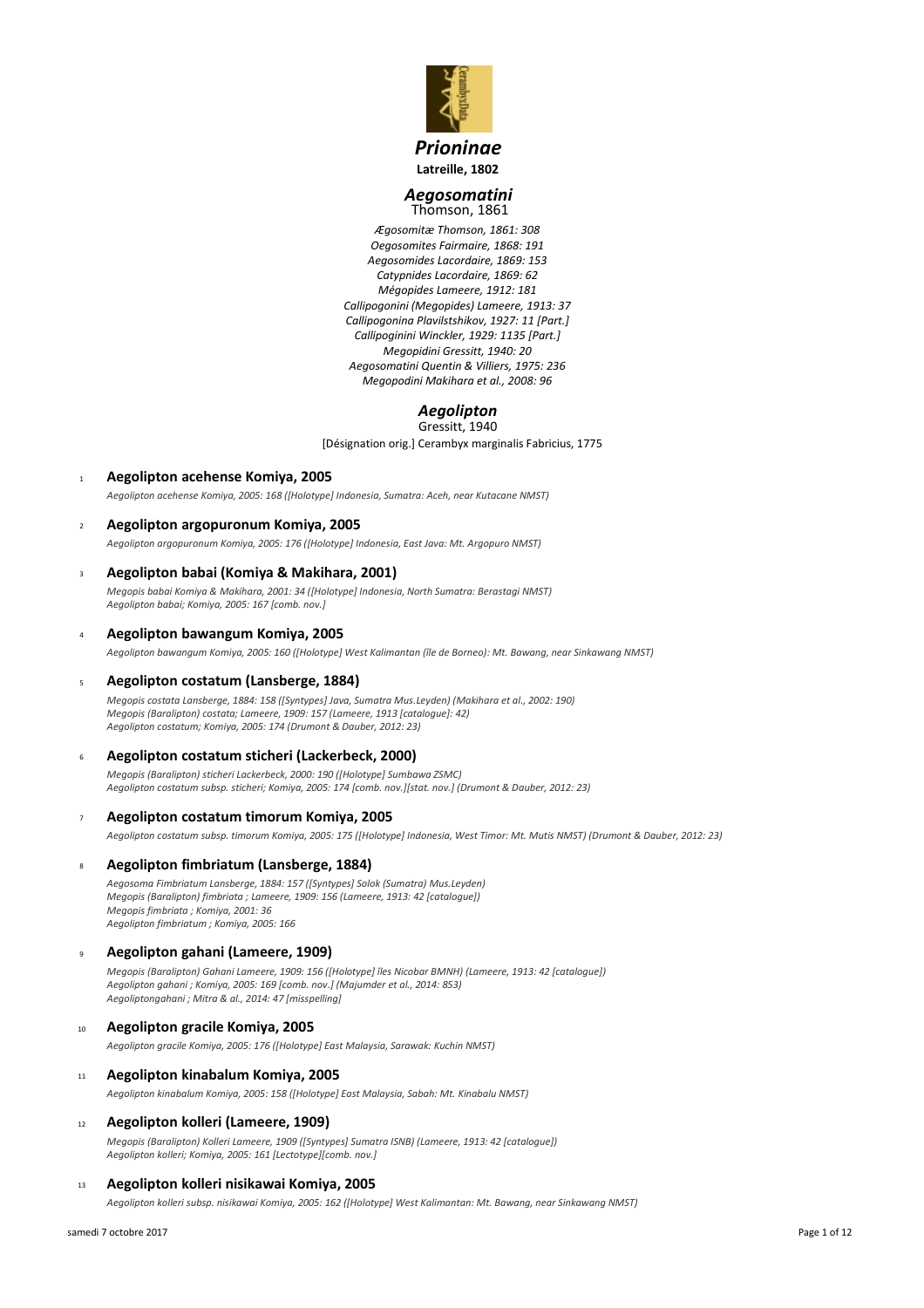

### <sup>14</sup> **Aegolipton kumei Komiya, 2005**

*Aegolipton kumei Komiya, 2005: 154 ([Holotype] southern Vietnam, Lam Dong Province: Mt. Bao Loc NMST)*

#### <sup>15</sup> **Aegolipton lackerbecki Komiya, 2005**

*Aegolipton lackerbecki Komiya, 2005: 163 ([Holotype] Indonesia, Sumatra (South Sumatra): Mt. Dempo NMST)*

### <sup>16</sup> **Aegolipton marginale (Fabricius, 1775)**

*Cerambyx marginalis Fabricius, 1775: 169 ([Holotype] in Cap. B. S. BMNH) Ægosoma marginale ; White, 1853: 31 (Gahan, 1906: 45) Aegosoma Marginale ; Lansberge, 1884: 156 Megopis (Baralipton) marginalis ; Lameere, 1909: 152 (Lameere, 1913: 42 [catalogue] ; Gilmour, 1954: 36) Megopis marginalis ; Gressitt, 1939 (Wang, 2003: 41) Megopis (Ægolipton) marginalis ; Gressitt, 1940: 23 Megopis (Aegolipton) marginalis ; Gressitt, 1951: 15 (Nakamura et al., 1992: 6) Aegolipton marginale ; Komiya, 2005: 152 [comb. nov.] (Feng, 2007: 89 ; Drumont & Komiya in Löbl & Smetana, 2010: 87 [catalogue] ; Wu & Chen, 2012: 45 ; Jingke et al., 2014: 77 [chorology Chine] ; Drumont & Bi, 2014: 206 [cliché] ; Majumder et al., 2014: 853 ; Kumawat, 2015 : 7881 [Arunachal Pradesh]) Aegosoma javanicum Redtenbacher, 1868: 202 ([Holotype] Java NMW)*

*Aegolipton yunnanensis Feng & Chen, 2007: 717 ([Holotype] Chine, Yunnan, Shuangjiang SACA) (Feng, 2007: 90 ; Drumont et al. in Löbl & Smetana, 2010: 38 [synonymie])*

#### <sup>17</sup> **Aegolipton meiyingae Drumont & Bi, 2014**

*Aegolipton meiyingae Drumont & Bi, 2014: 207 ([Holotype] China, Hainan, Lingshui County, Diaoluoshan, alt. 950 m SNUC)*

#### <sup>18</sup> **Aegolipton mizunumai Komiya, 2005**

*Aegolipton mizunumai Komiya, 2005: 153 ([Holotype] Thailand, Chiang Mai: Fang NMST)*

#### <sup>19</sup> **Aegolipton peninsulare Komiya, 2005**

*Aegolipton peninsulare Komiya, 2005: 159 ([Holotype] West Malaysia: Cameron Highlands from middle mountains of the Malay Peninsula NMST)*

#### <sup>20</sup> **Aegolipton pustuliferum Komiya, 2005**

*Aegolipton pustuliferum Komiya, 2005: 169 ([Holotype] East Malaysia, Sabah: Tenom, Shipitang NMST)*

### <sup>21</sup> **Aegolipton pustuliferum lineatigranulum Komiya, 2005**

*Aegolipton pustuliferum subsp. lineatigranulum Komiya, 2005: 173 ([Holotype] East Malaysia, Sabah: Keningau NMST)*

#### <sup>22</sup> **Aegolipton reflexum (Karsch, 1881)**

*Aegosoma reflexum Karsch, 1881: 7 ([Holotype] Grove Ranche ZMHB) Megopis (Baralipton) reflexa; Lameere, 1909: 158 (Lameere, 1913: 42 [catalogue]) Aegolipton reflexum; Komiya, 2005: 153*

#### <sup>23</sup> **Aegolipton roubali Komiya, Drumont & Lorenc, 2012**

*Aegolipton roubali Komiya, Drumont & Lorenc, 2012: 108 ([Holotype] Vietnam, Kon Tum Prov., Mt. Ngoc Linh ISNB) (Drumont & Ivanov, 2016: 103 [cliché])*

#### <sup>24</sup> **Aegolipton sauteri (Lameere, 1913)**

*Megopis (Baralipton) Sauteri Lameere, 1913: 175 ([Holotype] Formosa Kosempo DEIB) Megopis sauteri; Yoshida, 1931 Megopis (Baralipton) sauteri; Matsushita, 1933: 165 Megopis (Ægolipton) sauteri; Gressitt, 1940: 22 Megopis (Aegolipton) sauteri; Gressitt, 1951: 15 (Nakamura et al., 1992: 6 ; Nara, 2002: 22) Aegolipton sauteri; Komiya, 2005: 159 (Feng, 2007: 89 ; Löbl & Smetana, 2010: 87 [catalogue] ; Jingke et al., 2014: 77 [chorology Chine])*

#### <sup>25</sup> **Aegolipton tavakiliani Drumont & Do, 2017**

*Aegolipton tavakiliani Drumont & Do, 2017: 107 ([Holotype] Bach Ma, Thua Thien Hue province, central Vietnam ISBN)*

## *Aegosoma*

### Audinet-Serville, 1832

[Désignation subséquente de Thomson, 1864: 288] Cerambyx scabricornis Scopoli, 1763

Megopis (Aegosoma) Lameere, 1909: 137

### <sup>26</sup> **Aegosoma annulicornis (Komiya, 2001)**

*Megopis (Aegosoma) annulicornis Komiya, 2001: 343 ([Holotype] Sabah, Borneo NMST) Aegosoma annulicornis; Drumont & Barclay, 2012: 85 [Brunei] (Komiya & Drumont, 2012: 91 [clef] ; Drumont et al., 2013: 117 [Clef Group giganteum] ; Do & Drumont, 2014: 291 ; Do, 2015: 234 [Group giganteum])*

#### <sup>27</sup> **Aegosoma cuneicornis (Komiya, 2000)**

*Megopis (Aegosoma) cuneicornis Komiya, 2000: 421 ([Holotype] western Thailand, Mae Sot NMST) (Do & Drumont, 2014: 291 ; Do, 2015: 234 [Group katsurai])*

#### <sup>28</sup> **Aegosoma doi Drumont & Ivanov, 2016**

*Aegosoma doi Drumont & Ivanov, 2016: 100 ([Holotype] central Vietnam, Thua Thien Hue province, Mt. Bach Ma, 1400m ISNB)*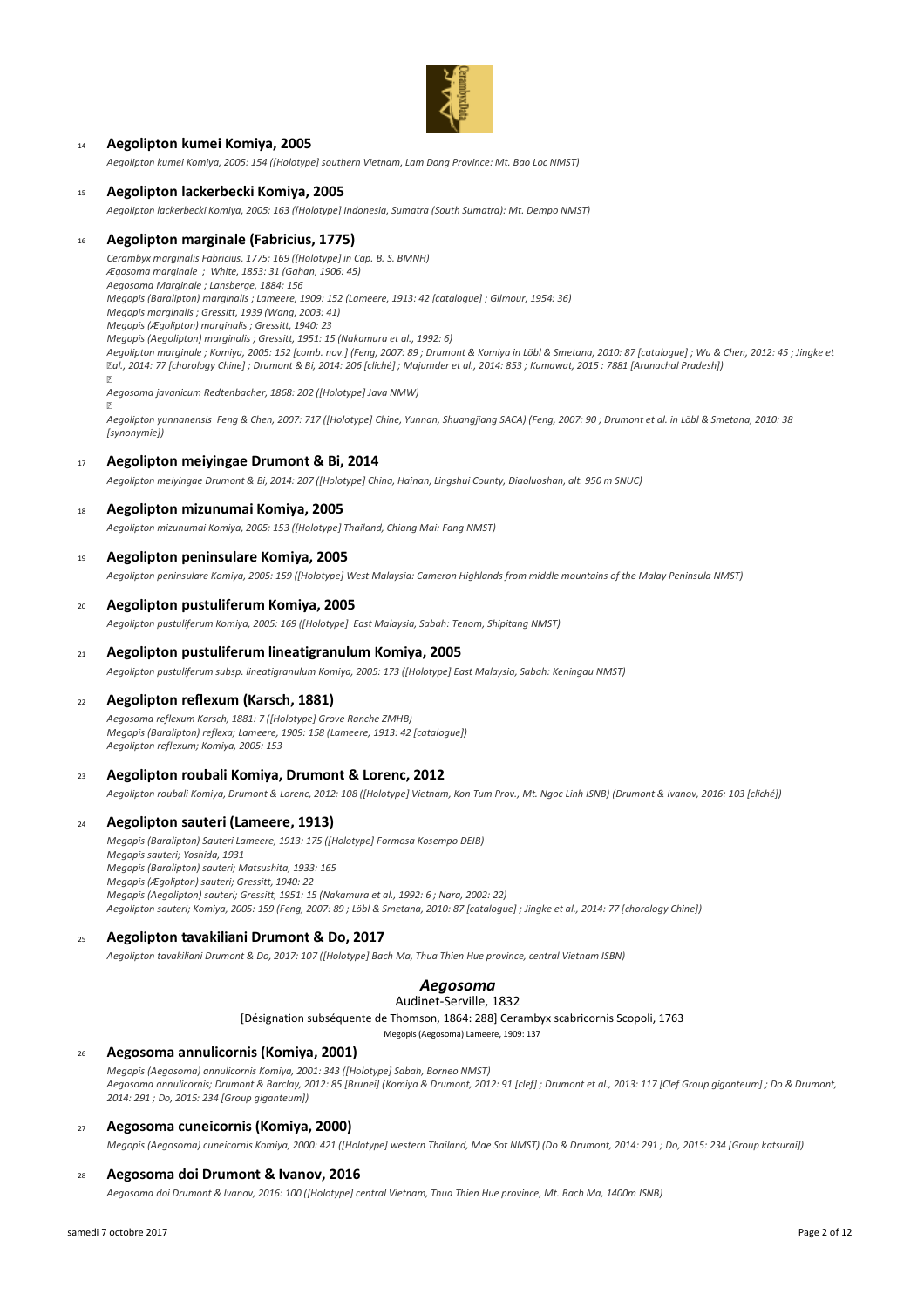

### <sup>29</sup> **Aegosoma george Do, 2015**

*Aegosoma george Do, 2015: 235 ([Holotype] Vietnam, Bidoup National Park, Lam Dong Province VNMN) [Group scabricorne] (Drumont & Do, 2017: 109 [true female]) Aegosoma geroge; Ren et al., 2016: 416 [misspelling][Yunnan]*

### <sup>30</sup> **Aegosoma giganteum Lansberge, 1884**

*Aegosoma Giganteum Lansberge, 1884: 156 [mâle] ([Holotype] Solok (Sumatra) Mus.Leyden RNHL) Megopis (Aegosoma) gigantea; Lameere, 1909: 140 (Lameere, 1913: 40 [catalogue]) Aegosoma gigantea; Komiya & Drumont, 2012: 91 [clef] (Drumont et al., 2013: 117 [Clef Group giganteum]) Aegosoma giganteum; Do & Drumont, 2014: 291 (Do, 2015: 234 [Group giganteum])*

*Aegosoma incertum Gahan, 1907: 68 ([Holotype] Sumatra: Pangherang-Pisang MCSN)*

#### <sup>31</sup> **Aegosoma guerryi (Lameere, 1915)**

*Megopis (Aegosoma) Guerryi Lameere, 1915: 324 [Holotype] Haut Yunnan MNHN) Megopis (Aegosoma) guerryi; Gressitt, 1951: 15 Megopis guerryi; Hua, 2002: 214 Spinimegopis guerryi; Feng, 2007: 105 Aegosoma guerryi; Löbl & Smetana, 2010: 87 [catalogue] (Do & Drumont, 2014: 291 ; Jingke et al., 2014: 77 [chorology Chine] ; Do, 2015: 234 [Group scabricorne] ; Ren et al., 2016: 420)*

### <sup>32</sup> **Aegosoma hainanense Gahan, 1900**

*Ægosoma hainanensis Gahan, 1900: 347 ([Holotype] Hainan BMNH) Megopis (Ægosoma) sinica subsp. hainanensis; Lameere, 1909: 139 (Lameere, 1913: 39 [catalogue]) Megopis sinica hainanensis; Hua, 2002: 214 Aegosoma sinica subsp. hainanensis; Feng, 2007: 93 (Wu & Chen, 2012: 45) Aegosoma sinicum subsp. hainanensis; Löbl & Smetana, 2010: 87 [catalogue] Aegosoma hainanensis; Danilevsky, 2011: 8 [stat. reval.] (Do & Drumont, 2014: 291 ; Do, 2015: 234 [Group scabricorne] ; Ren et al., 2016: 418) Aegosoma hainanense subsp. hainanense; Jingke et al., 2014: 78 [chorology Chine]*

*Megopis mushensis Kano, 1933: 259 ([Holotype] Kyûhabon (5500 ft. in alt.) near Musha, Central Formosa Coll.Kano NMST) (Gressitt, 1951: 16 [synonymie] ; Feng, 2007: 100)*

*Megopis mushense; Ren et al., 2016: 418 [synonymie]*

#### <sup>33</sup> **Aegosoma hainanense legrandi Komiya & Drumont, 2012**

*Aegosoma sinicum subsp. legrandi Komiya & Drumont, 2012: 92 ([Holotype] East Malaysia, Sabah state, Ranau ISNB) (Do & Drumont, 2014: 291) Aegosoma hainanesis subsp. legrandi; Do, 2015: 234 [Group scabricorne]*

#### <sup>34</sup> **Aegosoma ivanovi Danilevsky, 2011**

*Aegosoma ivanovi Danilevsky, 2011: 2 ([Holotype] Russia: Primorskii krai, Chernigovka district, about 3 km eastwards Merkushevka IEME) (Danilevsky, 2014: 36 ; Do & Drumont, 2014: 291 ; Do, 2015: 234 [Group scabricorne])*

### <sup>35</sup> **Aegosoma katsurai (Komiya, 2000)**

*Megopis (Aegosoma) katsurai Komiya, 2000: 419 ([Holotype] Vietnam, Lao Cai Province (northern Vietnam), Sapa NMST) Aegosoma katsurai ; Drumont & Komiya, 2008: 179 (Drumont & Komiya in Löbl & Smetana, 2010: 87 [catalogue] ; Weigel, 2012: 407 [Inde] ; Do & Drumont, 2014: 291 ; Jingke et al., 2014: 78 [chorology Chine] ; Do, 2015: 234 [Group katsurai] ; Ren et al., 2016: 420)*

#### <sup>36</sup> **Aegosoma kusamai (Komiya, 1999)**

*Megopis (Aegosoma) kusamai Komiya, 1999: 55 ([Holotype] Myanmar : Tenasserim ; Myin Thi Kawkareik NMST) Aegosoma kusamai; Do & Drumont, 2014: 291 (Do, 2015: 234 [Group kusamai])*

#### <sup>37</sup> **Aegosoma musaamani Drumont, Do & Bosuang, 2013**

*Aegosoma musaamani Drumont, Do & Bosuang, 2013: 114 ([Holotype] East Malaysia, Sabah state, Trus madi Mts., Crocker Range ISNB) (Do & Drumont, 2014: 291 ; Do, 2015: 234 [Group giganteum])*

### <sup>38</sup> **Aegosoma ornaticolle White, 1853**

*Ægosoma ornaticolle White, 1853: 27 ([Holotype] E. Indies BMNH) (Gahan, 1906: 45)*

*Megopis (Aegosoma) sinica ornaticollis ; Lameere, 1909: 138 (Lameere, 1913: 39 [catalogue] ; Gressitt, 1951: 17)*

*Megopis sinica ornaficollis ; Wang & Chiang, 1988: 146 [misspelling]*

*Aegosoma sinica ornaticollis ; Feng, 2007: 93 (Wu & Chen, 2012: 45)*

*Aegosoma sinicum subsp. ornaticolle ; Drumont & Komiya in Löbl & Smetana, 2010: 87 [catalogue]*

*Aegosoma ornaticolle : Basak & Biswas, 1985: 215 [Namdhapa] (Mukhopadhyay & Biswas, 2000: 49 [Meghalaya] ; Mukhopadhyay & Halder, 2004: 425 [Manipur] ; Danilevsky, 2011: 9 [stat. reval.] ; Do & Drumont, 2014: 291 ; Jingke et al., 2014: 78 [chorology Chine] ; Majumder et al., 2014: 853 ; Do, 2015: 234 [Group scabricorne] ; Mitra et al., 2016: 20 [Manipur] ; Ren et al., 2016: 420)*

### <sup>39</sup> **Aegosoma ossea Aurivillius, 1897**

*Aegosoma ossea Aurivillius, 1897: 242 ([Holotype] Borneo : Kina Balu NHRS) (Drumont & Barclay, 2012: 85 [Brunei] ; Komiya & Drumont, 2012: 91 [clef] ; Drumont et al., 2013: 117 [Clef Group giganteum] ; Do & Drumont, 2014: 291 ; Do, 2015: 234 [Group giganteum])*

*Megopis (Aegosoma) gigantea Lameere, 1909: 140 (nec Lansberge, 1884) (Lameere, 1913: 40 [catalogue])*

*Megopis gigantea Lameere, 1919: 73 (nec Lansberge, 1884)*

*Megopis ossea Komiya, 2001: 19*

*Megopis (Aegosoma) ossea Komiya, 2001: 345*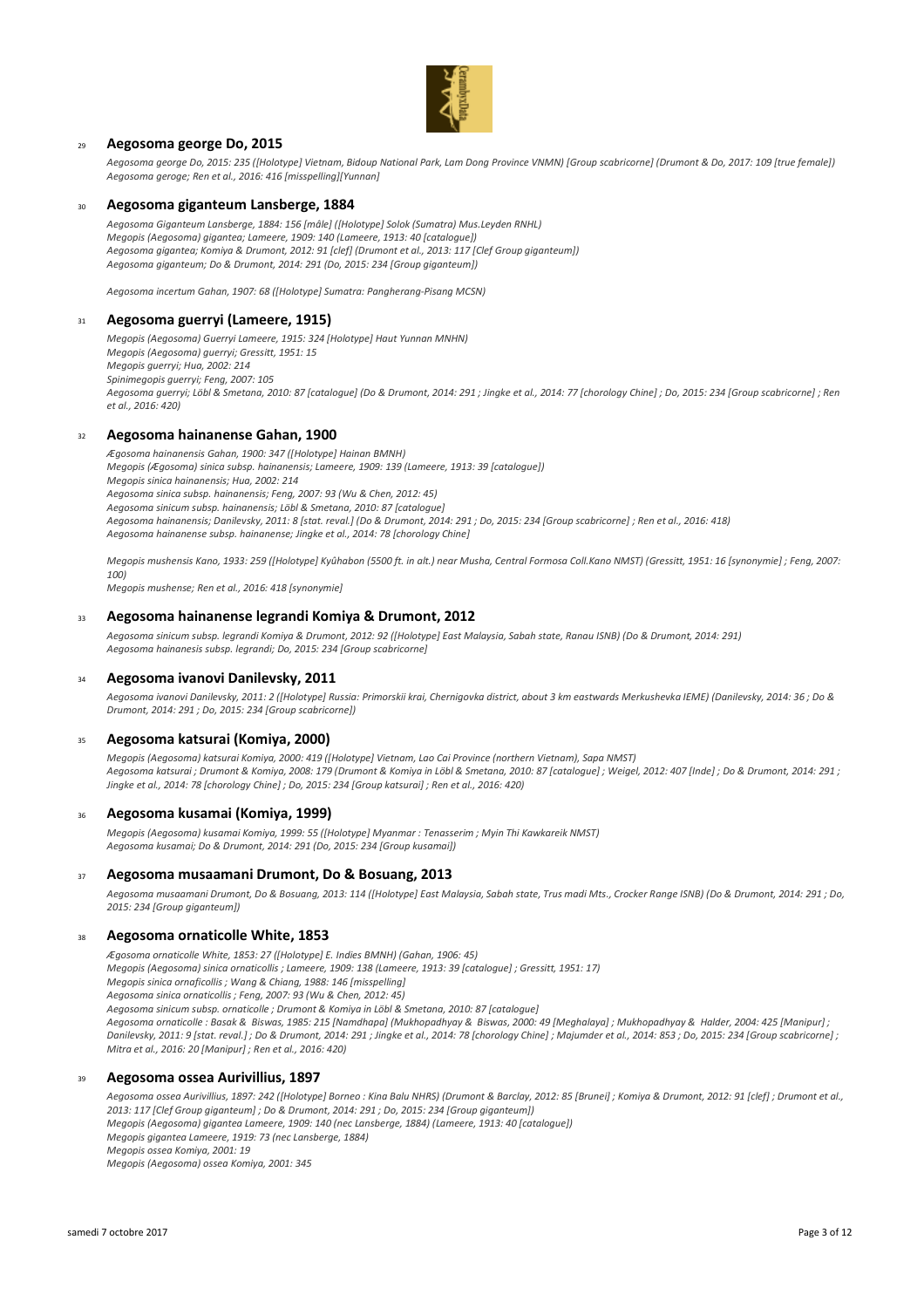

### <sup>40</sup> **Aegosoma pallida Komiya & Drumont, 2012**

*Aegosoma pallida Komiya & Drumont, 2012: 89 ([Holotype] East Malaysia, Sabah state, Crocker Range ISNB) (Drumont et al., 2013: 117 [Clef Group giganteum] ; Do & Drumont, 2014: 291 ; Do, 2015: 234 [Group giganteum])*

### <sup>41</sup> **Aegosoma pseudornaticolle Ripaille & Drumont, 2017**

*Aegosoma pseudornaticolle Ripaille & Drumont, 2017: 99 ([Holotype] China, Sichuan province, Mts Nan Jiang, Micang Shan ISBN)*

### <sup>42</sup> **Aegosoma scabricorne (Scopoli, 1763)**

*Cerambyx Scabricornis Scopoli, 1763: 54 ([Holotype] Carniolia media Unknown)*

*Prionus scabricornis; Olivier, 1795: 35 (Fabricius, 1801: 258 ; Illiger, 1805: 106)*

*Cerambyx eques Voet, 1778: 25 [femelle]*

*Ægosoma scabricorne; Audinet-Serville, 1832: 163 (Laporte de Castelnau, 1840: 399 ; Thomson, 1864: 288)*

*Ægosome scarbricorne; Blanchard, 1845: 166*

*Ægosoma (Prionus) scabricorne; Perris, 1877: 258 Megopis (Aegosoma) scabricornis; Lameere, 1909: 139 (Lameere, 1913: 39 [catalogue] ; Gilmour, 1954: 36)*

*Aegosoma scabricornis; Heyrovský, 1930: 7*

*Megopis scabricornis; Plavilstshikov, 1936: 482 (Bense, 1995: 101)*

*Aegosoma scabricorne; Villiers, 1978: 64 (Bijiaoui,1986: 2 ; Sama, 2002: 9 ; Sama et al., 2005: 441 ; Özdikmen, 2006: 73 ; Rapuzzi & Sama, 2006: 168 ; Sláma, 2006: 4 ; Feng, 2007: 92 ; Sama et al., 2008: 104 ; Allemand et al., 2009: 59 ; Maican & Serafim, 2009: 421 [Turquie] ; Löbl & Smetana, 2010: 87 [catalogue] ; Valladares & Cocquempot, 2013: 263 ; Danilevsky, 2014: 37 ; Do & Drumont, 2014: 291 ; Özdikmen et al., 2014: 267 [Iraq] ; Jingke et al., 2014: 95 [doubtful in China] ; Do, 2015: 234 [Group scabricorne] ; Cocquempot et al., 2016: 95 [Liban] ; Ren et al., 2016: 422 [confirmed in China]) Aegosoma (Megopis) scabricorne; Rapuzzi, 2002: 179*

*Œgosoma ferrugineum Reiche, 1854: 81 [nomen nudum]*

### <sup>43</sup> **Aegosoma sinicum White, 1853**

*Ægosoma sinicum White, 1853: 30 ([Holotype] Shanghai, N. China BMNH) (Bates, 1873: 150) Megopis (Aegosoma) sinica sinica ; Lameere, 1909: 138 (Lameere, 1913: 39 [catalogue]) Megopis sinica ; Ohbayashi, 1964: 37 (Wang, 2003: 41) Megopis (Megopis) sinica ; Kojima & Hayashi, 1969 Megopis (Aegosoma) sinica ; Nakamura et al., 1992: 6 (Nara, 2002: 22 ; Ohbayashi & Niisato, 2007: 341 ; Kuprin & Litvinov, 2009: 29) Aegosoma sinica; Feng, 2007: 94 (Do, 2015: 234 [Group scabricorne]) Aegosoma sinicum ; Löbl & Smetana, 2010: 87 [catalogue] (Danilevsky, 2011: 6 ; Danilevsky, 2014: 35 ; Do & Drumont, 2014: 291 ; Ren et al., 2016: 422) Aegosoma sinica sinica ; Wu & Chen, 2012: 45 Aegosoma sinicum subsp. sinicum ; Löbl & Smetana, 2010: 87 [catalogue] (Jingke et al., 2012: 51 [chorology Chine] ; Danilevsky, 2014: 36 ; Jingke et al., 2014: 78 [chorology Chine] ; Lin, 2014 [Shaanxi])*

*Aegosoma amplicollis Motschulsky, 1854: 48 ([Type] environs de Pékin ZMUM) Aegosoma amplicolle ; Danilevsky, 2011: 6 ([Lectotype] China bor. ZMUM)*

*Megopis (Aegosoma) sinica cornicula Yoshida, 1931: 273 ([Holotype] Formosa, Rikosan Unknown)*

#### <sup>44</sup> **Aegosoma sinicum savoryi (Kusui, 1973)**

*Megopis sinica; Kojina & Mitono, 1950 (nec White, 1853) Megopis (Aegosoma) sinica subsp. savoryi Kusui, 1973: 119 ([Holotype] Kuwanokiyama, Haha-jima Is., Bonin Isls.) (Ohbayashi & Niisato, 2007: 342) Aegosoma sinicum subsp. savoryi; Löbl & Smetana, 2010: 87 [catalogue] (Do & Drumont, 2014: 291)*

#### <sup>45</sup> **Aegosoma sinicum validicornis (Gressitt, 1951)**

*Megopis (Aegosoma) validicornis Gressitt, 1951: 205 ([Holotype] Ishigaki (Yaeyama), Yaeyama Subgroup, Sakishima Group, Southern Ryukyu Islands TARI) Megopis validicornis; Kojima & Hayashi, 1969: 5 Megopis (Aegosoma) sinica validicornis; Kusama, 1973: 5 (Ohbayashi & Niisato, 2007: 341) Aegosoma sinicum subsp. validicornis; Löbl & Smetana, 2010: 87 [catalogue] (Do & Drumont, 2014: 291)*

*Megopis (Aegosoma) sinica ogurai Takakuwa, 1984: 137 ([Holotype] Ryukyus (Ishigaki Island): Mt. Banna NMST)*

#### <sup>46</sup> **Aegosoma xentoc Do & Drumont, 2014**

*Aegosoma xentoc Do & Drumont, 2014: 291 ([Holotype] Bidoup National Park, Lam Dong Province, Vietnam VNMN) (Do, 2015: 233 [Group xentoc] ; Drumont & Ivanov, 2016: 102 [cliché])*

## *Aerogrammus*

Bates, 1875

[Monotypie] Ærogrammus rufus Bates, 1875

#### <sup>47</sup> **Aerogrammus procerus (Pascoe, 1866)**

*Megopis procera Pascoe, 1866: 536 ([Holotype] Island of Penang, Malacca BMNH) Megopis (Aerogrammus) procera ; Lameere, 1913: 41 [catalogue] Aerogrammus procerus ; Komiya, 2004: 190 (Drumont et al., 2013: 11 [Thailande, Vietnam])*

*Ærogrammus rufus Bates, 1875: 51 ([Holotype] Interior of North-Western Borneo MNHN) Aerogrammus Rufus ; Lansberge, 1884: 156*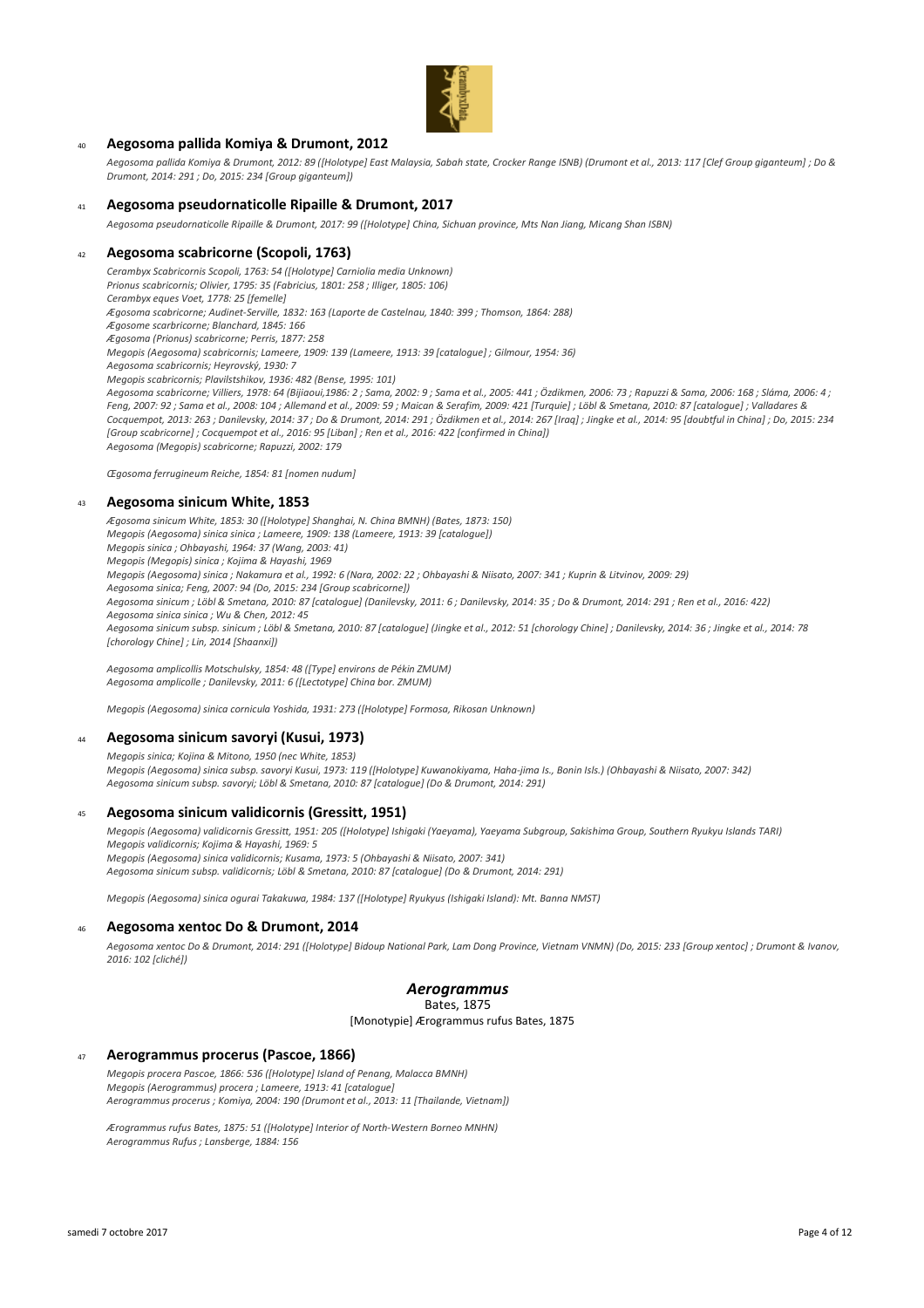

### *Baralipton* [Monotypie] Baralipton maculosum Thomson, 1857 Thomson, 1857

### <sup>48</sup> **Baralipton cheworum Komiya, 2003**

*Megopis (Baralipton) severini ; Lameere, 1909: 161 (Bornéo (Sanga-Sanga) BMNH) [pro parte] Baralipton cheworum Komiya, 2003: 48 ([Holotype] Mt. Trus Madi, Sabah, East Malaysia NMST)*

### <sup>49</sup> **Baralipton dohrni (Lameere, 1909)**

*Megopis (Baralipton) Dohrni Lameere, 1909: 160 ([Holotype] Ceylan (Colombo) Coll.Dohrn MZPW) (Lameere, 1913: 43 [catalogue]) Baralipton dohrni ; Lepesme & Breuning, 1952: 140 Megopis dohrni; Drumont, 2003: 7 Baralipton dorhni ; Makihara et al., 2008: 96 [misspelling]*

#### <sup>50</sup> **Baralipton maculosum Thomson, 1857**

*Baralipton maculosum Thomson, 1857: 342 ([Holotype] Asie orient. MNHN) (Thomson, 1864: 288 ; Gahan, 1906 : 42 ; Komiya, 2003 : 46 ; Drumont et al., 2007: 266 ; Feng, 2007: 96 ; Drumont & Komiya inLöbl & Smetana, 2010: 87 [catalogue] ; Jingke et al., 2014: 78 [chorology Chine] ; Majumder et al., 2014: 853 ; Kumawat et al., 2015: 7883 [Arunachal Pradesh]) Megopis (Baralipton) maculosa ; Lameere, 1909: 161 (Lameere, 1913: 43 [catalogue]) Megopis maculosa ; Hua, 2002: 214*

*Aegosoma (Baralipton) maculosa ; Jeniš, 2009: 14*

#### <sup>51</sup> **Baralipton severini (Lameere, 1909)**

*Megopis (Baralipton) Severini Lameere, 1909: 161 ([Syntypes] Sumatra (Palembang) ISNB & Bornéo (Sanga-Sanga) BMNH) (Lameere, 1913: 43 [catalogue]) Baralipton severini; Lepesme & Breuning, 1952: 140 (Komiya, 2003: 48 ([Lectotype] Sumatra Palembang ISNB) ; Feng, 2007: 96 [Chine] ; Jingke et al., 2014: 95 [doubtful in China])*

*Megopis severini; Hua, 2002: 214*

## *Cyanolipton*

# Komiya, 2004

[Désignation orig.] Aegosoma metallicum Aurivillius, 1910

### <sup>52</sup> **Cyanolipton metallicum (Aurivillius, 1910)**

*Aegosoma metallicum Aurivillius, 1910: 144 ([Holotype] Borneo: Matang NHRS) Megopis (Baralipton) metallica; Lameere, 1912: 169 (Lameere, 1913: 42 [catalogue]) Megopis metallica; Komiya, 2001: 19 Cyanolipton metallicum; Komiya, 2004: 422 [comb. nov.]*

## *Dandamis*

## Gahan, 1906

[Désignation orig.] Cyrtonops? nigropunctatus Aurivillius, 1897

Megopis (Dandamis) Lameere, 1909: 150

### <sup>53</sup> **Dandamis nigropunctata (Aurivillius, 1897)**

*Cyrtonops ? nigropunctatus Aurivillius, 1897: 243 ([Holotype] India orientalis: Tranquebar NHRS) Dandamis nigropunctatus ; Gahan, 1906: 50 (Komiya & Drumont, 2013: 151) Megopis (Dandamis) nigropunctata ; Lameere, 1909: 150 (Lameere, 1913: 41 [catalogue]) Dandamis nigropunctata ; Majumder & al., 2014: 853 Megopis nigropunctatus ; Namboodiri & Thirumalai, 2009: 92 [Tamil Nadu]*

#### <sup>54</sup> **Dandamis sabahensis (Hüdepohl, 1997)**

*Megopis (Nepiodes) sabahensis Hüdepohl, 1997: 45 ([Holotype] Ost-Malaysia, Sabah: Mt. Kinabalu ; Mt. Trus Madi ZSMA) Rhineimegopis sabahensis; Komiya & Drumont, 2001: 394 [comb. nov.] Dandamis sabahensis; Komiya & Drumont, 2013: 154 [comb. nov.]*

### <sup>55</sup> **Dandamis tricostata (Duffy, 1952)**

*Megopis (Dandamis) tricostata Duffy, 1952: 2 ([Holotype] South India, Shembaganur (Madural) ISNB) Dandamis tricostatus ; Komiya & Drumont, 2013: 152 Dandamis tricostata ; Majumder & al., 2014: 853*

## *Dinoprionus*

#### Bates, 1875

[Monotypie] Dinoprionus cephalotes Bates, 1875

### <sup>56</sup> **Dinoprionus cephalotes Bates, 1875**

*Dinoprionus cephalotes Bates, 1875: 50 ([Holotype] India MNHN) (Gahan, 1906: 43 ; Mukhopadhyay & Halder, 2004: 425 [Manipur] ; Drumont & Komiya inLöbl & Smetana, 2010: 87 [catalogue] ; Weigel, 2012 : 407 ; Majumder et al., 2014: 853 ; Drumont & Bi, 2015: 54 [Chine] ; Drumont & Do, 2015: 97 [description female] ; Mitra et al., 2016: 20 [Manipur])*

*Megopis (Dinoprionus) cephalotes ; Lameere, 1909: 137 (Lameere, 1913: 39 [catalogue] ; Komiya, 1999: 58)*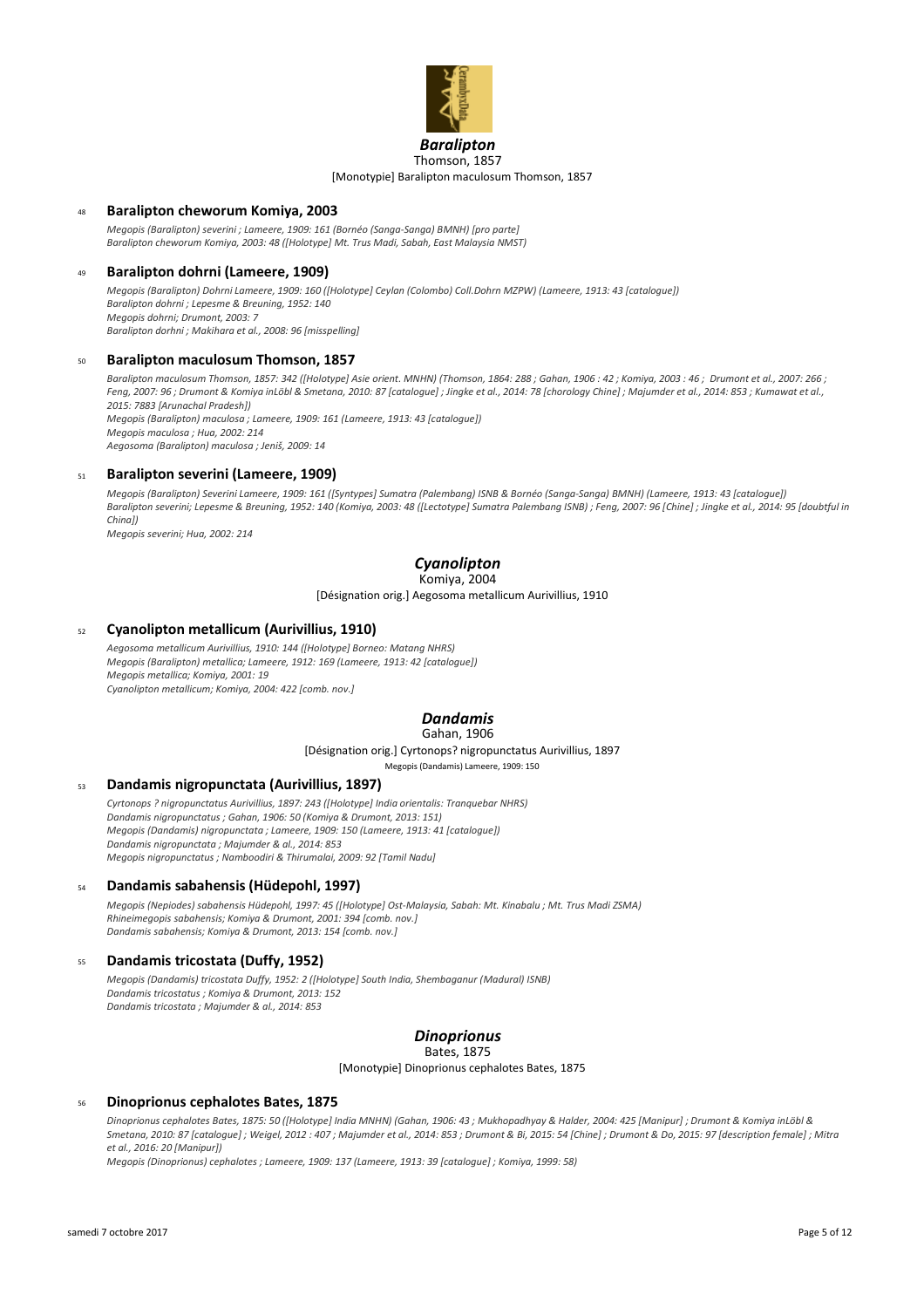

### <sup>57</sup> **Dinoprionus cooperi Drumont & Do, 2015**

*Dinoprionus cooperi Drumont & Do, 2015: 93 ([Holotype] Ba To, Quang Ngai province, Vietnam, 550 m IRSN)*

# *Komiyasoma*

[Désignation orig. & Monotypie] Komiyasoma lei Drumont & Do, 2013 Drumont & Do, 2013

### <sup>58</sup> **Komiyasoma lei Drumont & Do, 2013**

*Komiyasoma lei Drumont & Do, 2013:98 ([Holotype] Southern Vietnam, Lam Dong prov., Bidoup Nui Ba National Park, 1700 m. elevation ISNB)*

# *Megobaralipton*

Lepesme & Breuning, 1952

[Désignation subséquente de Komiya, 2002: 220] Aegosoma bicoloripes Ritsema, 1881

### <sup>59</sup> **Megobaralipton bicoloripes (Ritsema, 1881)**

*Aegosoma bicoloripes Ritsema, 1881: 151 ([Holotype] District of Rawas RMNH) Aegosoma Bicoloripes; Lansberge, 1884: 156 Megopis (Baralipton) bicoloripes; Lameere, 1909: 153 (Lameere, 1913: 42 [catalogue]) Megobaralipton bicoloripes; Komiya, 2002: 222*

#### <sup>60</sup> **Megobaralipton granuliferum (Lansberge, 1887)**

*Aegosoma granuliferum Lansberge, 1887: 143 [femelle] ([Holotype] Tandjong Morawa (Sumatra orient.) Mus.Leyden RMNH) Megopis (Baralipton) granulifera; Lameere, 1909: 155 (Lameere, 1913: 42 [catalogue]) Megobaralipton granuliferum; Komiya, 2002: 230 [comb. nov.]*

### <sup>61</sup> **Megobaralipton itohi Komiya, 2002**

*Megobaralipton itohi Komiya, 2002: 224 ([Holotype] Esat Malaysia, Sabah: Keningau ; Trus Madi NMST)*

### <sup>62</sup> **Megobaralipton kalimantanum (Komiya & Makihara, 2001)**

*Megopis kolleri; Makihara, 1999 (nec Lameere, 1909) Megopis kamimantana Komiya & Makihara, 2001: 37 ([Holotype] East Kalimantan, Indonesia, East Malaysia PPPB) Megobaralipton kalimantanum; Komiya, 2002: 228*

### <sup>63</sup> **Megobaralipton lansbergei (Lameere, 1909)**

*Megopis (Baralipton) Lansbergei Lameere, 1909: 154 ([Syntypes] Bornéo (Mont Kinibalu, à 1,500 m) ISNB & Nord de Bornéo BMNH) (Lameere, 1913: 42 [catalogue]) Megobaralipton lansbergei; Komiya, 2002: 230 [comb. nov.]*

### <sup>64</sup> **Megobaralipton mandibulare (Fairmaire, 1899)**

*Aegosoma mandibulare Fairmaire, 1899: 637 ([Syntypes] Formose, Fou-Tchéou, Amoy MNHN) Megopis (Baralipton) mandibularis; Lameere, 1909: 152 (Lameere, 1913: 42 [catalogue]) Megopis mandibularis; Kato, 1933: 29 Megopis (Aegolipton) mandibularis; Gressitt, 1951: 14 (Nakamura et al., 1992: 6 ; Nara, 2002: 20) Megobaralipton mandibulare; Komiya, 2002: 232 (Löbl & Smetana, 2010: 87 [catalogue] ; Jingke et al., 2014: 79 [chorology Chine]) Megobaralipton mandibularis; Feng, 2007: 98*

### <sup>65</sup> **Megobaralipton mindanaonis (Hüdepohl, 1987)**

*Megopis (Baralipton) mindanaonis Hüdepohl, 1987: 129 ([Holotype] Philippines, Mindanao ZSMC) Megopis (Baralipton) bicoloripes; Hüdepohl, 1987 (nec Ritsema, 1881) Megopis mindanaonis; Matsuda, 1992 Megobaralipton mindanaonis; Komiya, 2002: 226 [comb. nov.]*

## <sup>66</sup> **Megobaralipton suturale (Fisher, 1935)**

*Megopis (Aegolipton) suturalis Fisher, 1935: 581: 581 ([Holotype] Mount Kinabalu : Kiau USNM) Megopis (Aegolipton) suturalis; Hüdepohl, 1990: 286 Megobaralipton suturale; Komiya, 2002: 230 [comb. nov.] (Drumont & Barclay, 2012: 86 [Brunei])*

# *Megopis*

[Monotypie] Megopis mutica Audinet-Serville, 1832 Audinet-Serville, 1832

Pachypleura White, 1853 ([Monotypie) Pachypleura modesta White, 1853)

### <sup>67</sup> **Megopis edgerleyi Vinson, 1963**

*Megopis edgerleyi Vinson, 1963: 204 ([Holotype] Mauritius : Macabé Forest BMNH) (Gomy, 2000: 93 ; Komiya & Drumont, 2009: 337 [sp. rev.]) Megopis mutica ; Quentin & Villiers, 1975: 239 (nec Audinet-Serville, 1832)*

### <sup>68</sup> **Megopis hirticollis Komiya & Drumont, 2009**

*Megopis hirticollis Komiya & Drumont, 2009 ([Holotype] Île Maurice: Curepipe, Carié ISNB)*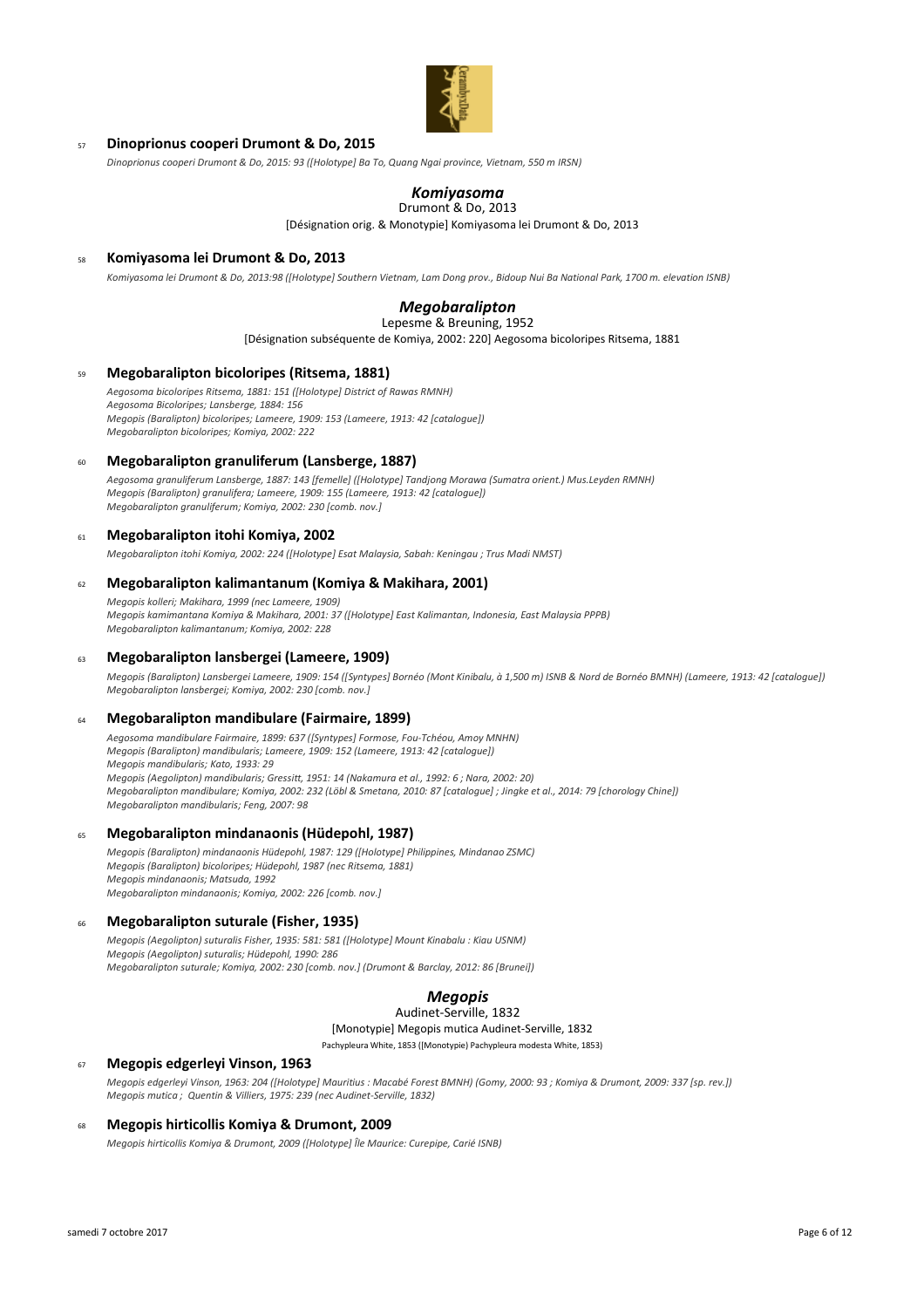

## <sup>69</sup> **Megopis modesta (White, 1853)**

*Pachypleura modesta White, 1853 ([Lectotype] Afrique du Sud, KwaZulu-Natal: Durban (Port Natal) BMNH désigné par Quentin & Villiers, 1974) (Thomson, 1864) Megopis modesta Lacordaire, 1869 (Ferreira & Veiga Ferreira, 1952 ; Gomy, 2000 ; Komiya & Drumont, 2009) Megopis mutica Quentin & Villiers, 1975 (nec Audinet-Serville, 1832) (Drumont & Bjønrstad, 2005) Megopis (Megopis) modesta Lameere, 1909 (Lameere, 1913 [catalogue] ; Gilmour, 1954, 1956 ; Veiga Ferreira, 1964 ; Santos Ferreira, 1980)*

### <sup>70</sup> **Megopis modesta coquerelii Fairmaire, 1880**

*Megopis Coquerelii Fairmaire, 1880: 300 ([Holotype] ile de la Réunion MNHN) Megopis (Megopis) modesta ; Lameere, 1909: 148 (nec White, 1853) Megopis mutica ; Quentin & Villiers, 1975: 238 (nec Audinet-Serville, 1832) Megopis modesta subsp. coquereli ; Komiya & Drumont, 2009: 330*

### <sup>71</sup> **Megopis mutica Audinet-Serville, 1832**

*Megopis mutica Dejean in Audinet-Serville, 1832: 162 ([Syntypes] Ile-de-France BMNH) (White, 1853: 38 ; Thomson, 1864: 288 ; Quentin & Villiers, 1979: 114 ; Gomy, 2000: 93 ; Komiya & Drumont, 2009: 337 ([Lectotype] île de France MNHN)) Ægosoma mutica ; Laporte de Castelnau, 1840: 399 Megopis (Megopis) mutica ; Lameere, 1909: 147 (Lameere, 1913: 41 [catalogue])*

*Ægosoma (Megopis) Lacordairei Lameere, 1885: 4 ([Holotype] Île Maurice ISNB) Megopis (Megopis) lacordairei ; Lameere, 1909: 147 Megopis (Aegosoma) lacordairei ; Damoiseau & Cools, 1987: 34*

#### <sup>72</sup> **Megopis vinsoni Quentin & Villiers, 1975**

*Megopis vinsoni Quentin & Villiers, 1975: 242 [nomen nov.] ([Holotype] île Maurice: forêt Macabé MNHN) (Komiya & Drumont, 2009: 337)*

*Ægosoma (Megopis) parallela Lameere, 1909: 143 (nec Audinet-Serville, 1832) Megopis parallela Vinson, 1963: 203 (nec Audinet-Serville, 1832) (Komiya & Drumont, 2009: 337 [misspelling] [nomen nudum] [incertae sedis])*

## *Metaegosoma*

# Komiya & Drumont, 2012

## [Désignation orig.] Megasoma pici Lameere, 1915

#### <sup>73</sup> **Metaegosoma annamensis (Pic, 1930)**

*Megopis annamensis Pic, 1930: 15 ([Holotype] Annam MNHN) Megopis (Aegosoma) annamensis Komiya, 2000: 423 Metaegosoma annamensis Komiya & Drumont, 2012: 185 [comb. nov.]*

### <sup>74</sup> **Metaegosoma pici (Lameere, 1915)**

*Megopis (Aegosoma) Pici Lameere, 1915: 179 ([Syntypes] Yunnan, Tali MNHN) Megopis (Aegosoma) pici; Gressitt, 1951: 16 (Komiya, 2010: 425) Megopis pici; Hua, 2002: 214 Aegosoma pici; Feng, 2007: 92 (Löbl & Smetana, 2010: 87 [catalogue]) Metaegosoma pici; Komiya & Drumont, 2012: 183 [comb. nov.] (Jingke et al., 2014: 79 [chorology Chine])*

#### *Nepiodes* Pascoe, 1867

[Monotypie] Nepiodes cognatus Pascoe, 1867

### <sup>75</sup> **Nepiodes bowringi (Gahan, 1894)**

*Ægosoma Bowringi Gahan, 1894: 226 ([Syntypes] N. India, Sylhet BMNH) Megopis (Megopis) bowringi ; Lameere, 1909: 146 (Lameere, 1913: 41 [catalogue] ; Gressitt, 1950: 11) Megopis bowringi ; Weigel, 2006: 497 Nepiodes bowringi ; Drumont et al. in Löbl & Smetana, 2010: 39 [comb. nov.] (Komiya & Drumont, 2010: 179 [clef] ([Lectotype] Sylhet BMNH) ; Majumder & al., 2014: 853 ; Kumawat et al., 2015: 7883 [Arunachal Pradesh] ; Mitra et al., 2016: 3964 [Nagaland])*

### <sup>76</sup> **Nepiodes cinnamomeum (Lansberge, 1884)**

*Megopis Cinnamomea Lansberge, 1884: 159 ([Holotype] Java, Mont Gedeh Coll.Lansberge MNHN) Megopis (Nepiodes) cinnamomea; Lameere, 1909: 143 (Lameere, 1913 [catalogue]: 40) Megopis cinnamonea; Makihara et al., 2002: 190 [misspelling] Nepiodes cinnamomeum; Komiya & Drumont, 2010: 182 [comb. nov.]*

#### <sup>77</sup> **Nepiodes cinnamomeum birmanus Komiya & Drumont, 2010**

*Nepiodes cinnamomeum subsp. birmanus Komiya & Drumont, 2010 ([Holotype] Myanmar, Tenasserim ISNB)*

### <sup>78</sup> **Nepiodes cinnamomeum miyakei Komiya & Drumont, 2010**

*Nepiodes cinnamomeum subsp. miyakei Komiya & Drumont, 2010 ([Holotype] Maxwell's Hill, West Malaysia NMST)*

#### <sup>79</sup> **Nepiodes cinnamomeum ritsemai (Lameere, 1912)**

*Megopis Ritsemai Lameere, 1912 ([Syntypes] Sumatra RMNH) Megopis (Nepiodes) ritsemai Lameere, 1913 [catalogue] Megopis (Baralipton) ritsemai Robinson & Boden Kloss, 1931 Nepiodes cinnamomeum subsp. ritsemai Komiya & Drumont, 2010 [stat. nov.] ([Lectotype] Sumatra, Solok RMNH)*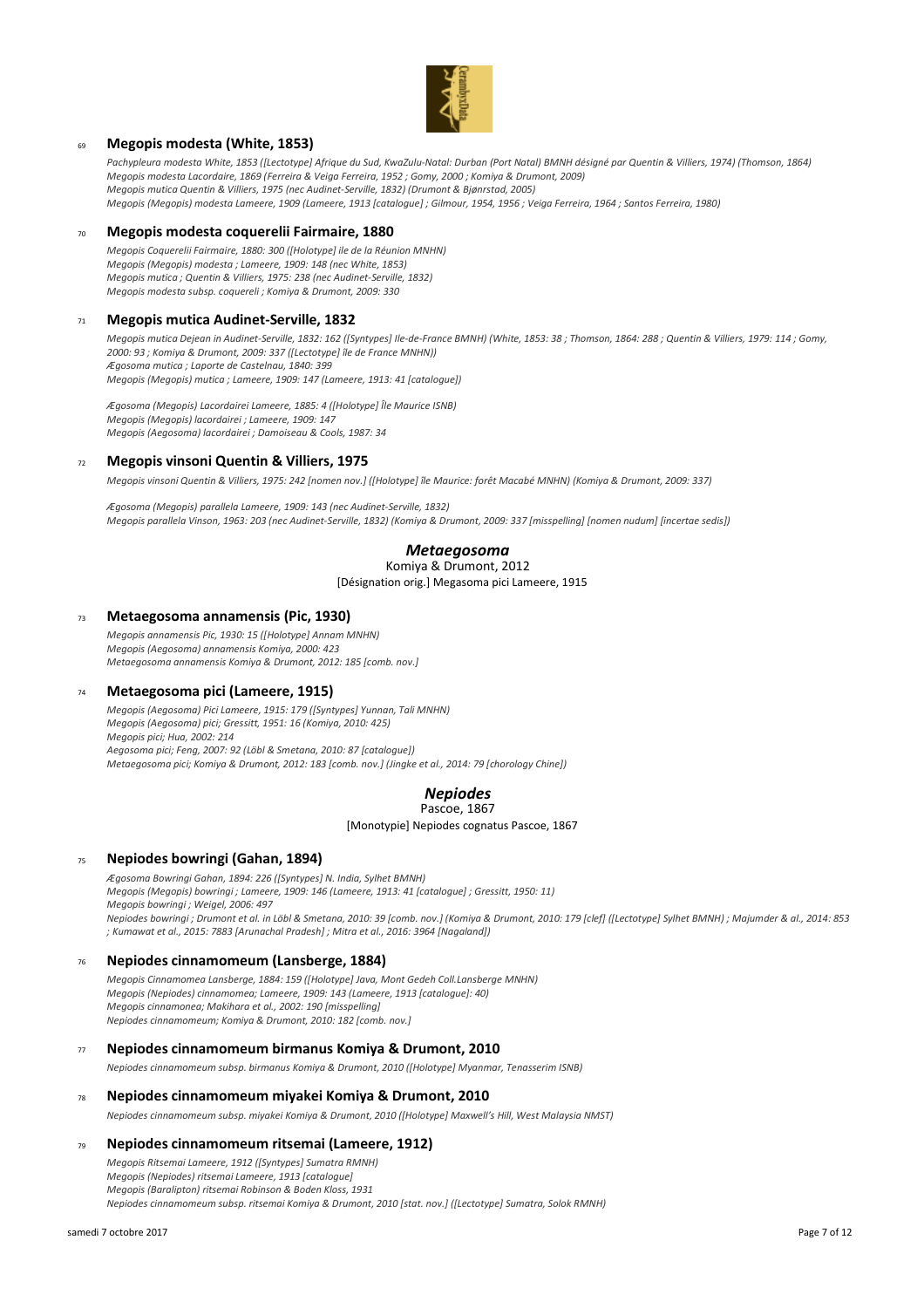

### <sup>80</sup> **Nepiodes cognatus Pascoe, 1867**

*Nepiodes cognatus Pascoe, 1867: 410 ([Holotype] Borneo BMNH) (Lansberge, 1884: 160 ; Komiya & Drumont, 2010: 172 [clef] ; Drumont et al., 2014: 120 [female]) Megopis (Nepiodes) cognata; Lameere, 1909: 144 (Lameere, 1913: 40 [catalogue])*

### <sup>81</sup> **Nepiodes costipennis (White, 1853)**

*Megopis costipennis White, 1853: 28 ([Holotype] Sylhet BMNH) (Feng, 2007: 99 ; Wu & Chen, 2012: 45) Ægosoma costipenne ; Gahan, 1906: 49 (Stebbing, 1914: 279) Megopis (Megopis) costipennis ; Lameere, 1909: 147 (Lameere, 1913: 41 [catalogue]) Aegosoma costipenne ; Mukhopadhyay & Biswas, 2000: 49 [Meghalaya] (Mukhopadhyay & Halder, 2004: 424 [Manipur]) Nepiodes costipennis subsp. costipennis ; Drumont et al. in Löbl & Smetana, 2010: 40 [comb. nov.] (Jingke et al., 2014: 79 [chorology Chine] ; Kumawat et al., 2015: 7880) Nepiodes costipennis ; Komiya & Drumont, 2010: 186 [clef] (Majumder et al., 2014: 853 ; Mitra et al., 2016: 20 [Manipur])* 

*Ægosoma lacertosum Pascoe, 1867: 413 ([Holotype] Sylhet BMNH) (Drumont et al. In Löbl & Smetana, 2010: 38 [Synonymie])*

#### <sup>82</sup> **Nepiodes costipennis multicarinatus (Fuchs, 1966)**

*Megopis (Nepiodes) multicarinata Fuchs, 1966: 19 ([Holotype] Djiring, Annam Coll. Schmid (ex. Coll. Fuchs)) Megopis (Megopis) costipennis ; Gressitt & Rondon, 1970:17 (nec White, 1853) Nepiodes costipennis subsp. multicarinatus ; Drumont et al. in Löbl & Smetana, 2010: 40 [comb. nov.] (Komiya & Drumont, 2010: 187 [clef] ; Weigel, 2012: 407 [Arunachal Pradesh] ; Jingke et al., 2014: 79 [chorology Chine])*

### <sup>83</sup> **Nepiodes hefferni (Komiya, 2004)**

*Aerogrammus hefferni Komiya, 2004 ([Holotype] Indonesia, Sumatra West: Harau Valley NMST) Nepiodes hefferni Komiya & Drumont, 2010 [comb. nov.]*

#### <sup>84</sup> **Nepiodes sulcipennis (White, 1853)**

*Ægosoma sulcipenne White, 1853: 31 ([Syntypes] E. Indies (Tenasserim) BMNH) (White, 1853b: 28) Aegosoma sulcipenne ; Gahan, 1894: 7 Megopis (Megopis) sulcipennis ; Lameere, 1909: 146 (Lameere, 1913: 41 [catalogue] ; Nakamura et al., 1992: 5) Megopis sulcipenne ; Kano, 1930: 41 Megopis sulcipennis ; Thapa, 2000: 118 [Népal] (Feng, 2007: 100 [Chine]) Megopis procera ; Ek-Amnuay, 2002 [misidentification] Nepiodes sulcipennis ; Drumont et al. in Löbl & Smetana, 2010: 38 [comb. nov.] (Komiya & Drumont, 2010: 176 [clef] ([Lectotype] E. Indies , Tenasserim, BMNH) ; Jingke et al., 2014: 79 [chorology Chine] ; Majumder et al., 2014: 853) Nepiodessulcipennis ; Mitra et al., 2014: 47 [Andaman] [misspelling]* 

*Megopis (Nepiodes) lineata Hüdepohl, 1994 : 186 ([Holotype] Thailand : Wang Nuea, Lampang ; Saraburi ZSMC) (Drumont et al. in Löbl & Smetana, 2010: 38 [Synonymie])*

### <sup>85</sup> **Nepiodes terminalis (Gahan, 1906)**

*Ægosoma terminale Gahan, 1906: 49 ([Holotype] Ceylon BMNH)*

*Megopis (Megopis) terminalis ; Lameere, 1909: 146 (Lameere, 1913 : 41 [catalogue] ; Makihara et al., 2008 : 96) Megopis terminalis ; Drumont, 2003: 5*

*Nepiodes terminalis ; Drumont et al. in Löbl & Smetana, 2010: 39 [comb. nov.] (Komiya & Drumont, 2010: 181 [clef] ; Hiremath & Revannavar, 2016: 100 [India] ; Delahaye & Drumont, 2017: 105 [female])*

### *Oceanomegopis*

Komiya & Drumont, 2009

[Désignation orig.] Megopis caledonica Fauvel, 1906

### <sup>86</sup> **Oceanomegopis caledonica (Fauvel, 1906)**

*Megopis modesta Montrouzier, 1861: 278 ([Holotype] Lifu MNHN) (non White, 1853) Megopis caledonica Fauvel, 1906: 43 [nomen nov.] (Drumont & Vives, 2007 [Neotype] Nouvelle Calédonie, Canala ISNB) (Sudre et al., 2010) Megopis (Megopis) caledonica; Lameere, 1909: 149 (Lameere, 1913: 41 [catalogue]) Oceanomegopis caledonica; Komiya & Drumont, 2009: 338 [comb. nov.]*

### <sup>87</sup> **Oceanomegopis kudrnai (Drumont & Vives, 2007)**

*Megopis kudrnai Drumont & Vives, 2007: 7 ([Holotype] Nouvelle Calédonie, Province du Sud, 15 km. NE Noumea, Forest of Mts Koghis ISNB) (Sudre et al., 2010) Oceanomegopis kudrnai; Komiya & Drumont, 2009: 340 [comb. nov.]*

## *Palaeomegopis*

Boppe, 1911

[Monotypie] Palaeomegopis Lameerei Boppe, 1911

Steinkea Hüdepohl, 1993 ([Monotypie] Steinkea lehmanni Hüdepohl, 1993)

### <sup>88</sup> **Palaeomegopis komiyai Drumont, 2006**

*Megopis Pici; Lameere, 1926 (nec Lameere, 1915)*

*Palaeomegopis komiyai Drumont, 2006: 282 ([Holotype] Yunnan MNHN) (Feng, 2007: 102 ; Löbl & Smetana, 2010: 87 [catalogue] ; Jingke et al., 2014: 80 [chorology Chine])*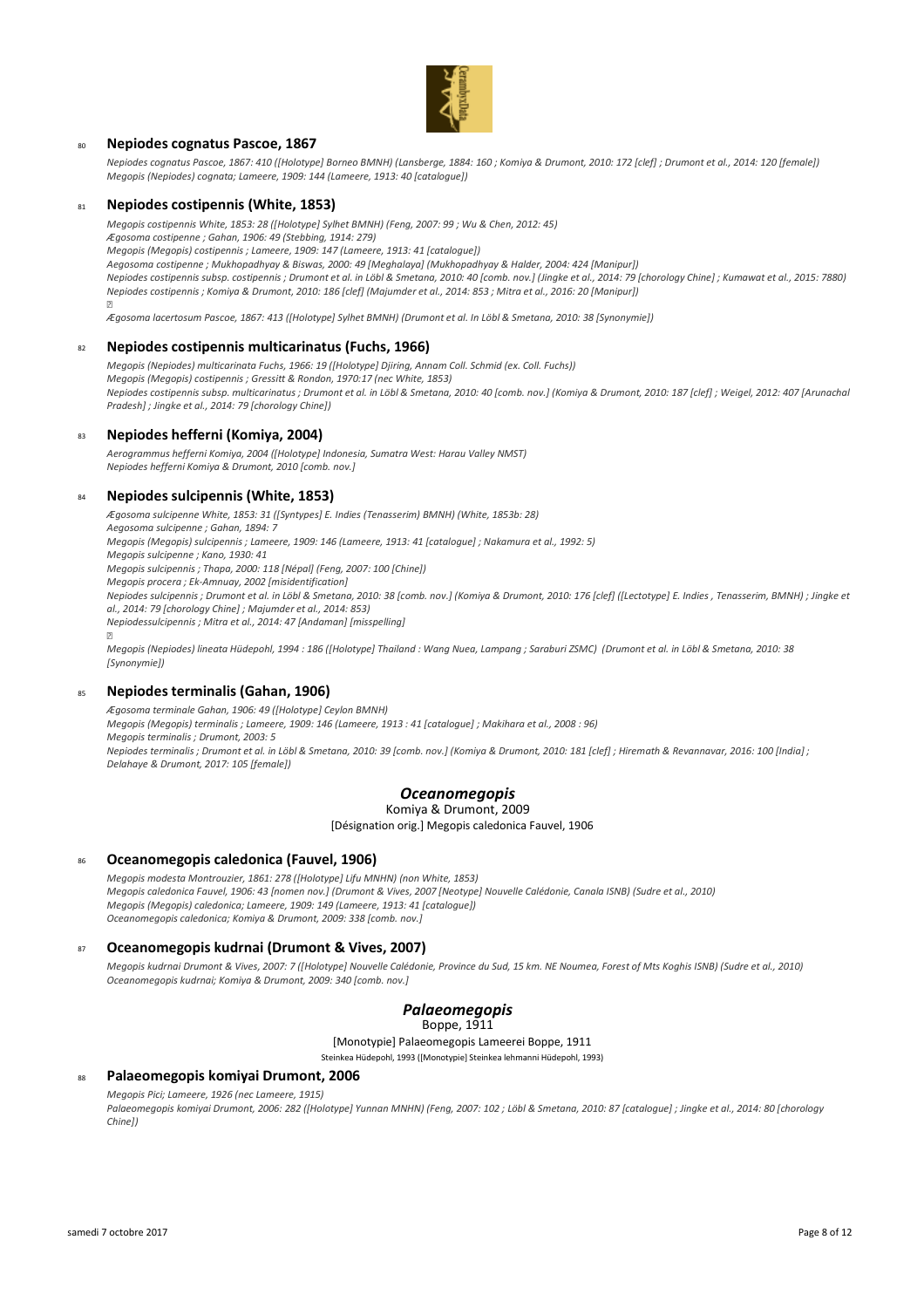

### <sup>89</sup> **Palaeomegopis lameerei Boppe, 1911**

*Palaeomegopis Lameerei Boppe, 1911: 30 ([Syntypes] Tali, Haut Yunnan Coll.Boppe) Megopis (Palaeomegopis) lameerei; Lameere, 1912: 169 (Lameere, 1913: 42 [catalogue]) Palaeomegopis lameerei; Drumont et al., 2000: 489 [Lectotype] (Drumont, 2006: 281; Feng, 2007: 102 ; Löbl & Smetana, 2010: 87 [catalogue] ; Jingke et al., 2014: 80 [chorology Chine])*

*Steinkea lehmanni Hüdepohl, 1993: 322 ([Holotype] Thailand, Chiang Mai ZSMA) (Drumont et al., 2000: 489 [synonymie])*

## *Paradandamis*

[Monotypie] Paradandamis fuscovittata Aurivillius, 1922 Aurivillius, 1922

#### <sup>90</sup> **Paradandamis fuscovittata Aurivillius, 1922**

*Paradandamis fuscovittata Aurivillius, 1922: 428 ([Holotype] Seychelles : Mahé BMNH) (Komiya & Drumont, 2013: 157 ; Madl &Matyot, 2014: 1592) Paradandamis fuscovittatus; Vives, 2009: 127*

## *Rhineimegopis*

Komiya & Drumont, 2001

[Désignation orig.] Eurypoda (Neoprion) cordieri Lameere, 1916

### <sup>91</sup> **Rhineimegopis cordieri (Lameere, 1916)**

*Eurypoda (Neoprion) Cordieri Lameere, 1916: 234 ([Holotype] Cochinchine : Cap St-Jacques NMFS) Rhineimegopis cordieri; Komiya & Drumont, 2001: 393 (Drumont et al., 2007: 266 ; Löbl & Smetana, 2010: 87 [catalogue] ; Komiya & Drumont, 2013: 158 ; Jingke et al., 2014: 80 [chorology Chine])*

### <sup>92</sup> **Rhineimegopis rugicollis Komiya & Drumont, 2001**

*Rhineimegopis rugicollis Komiya & Drumont, 2001: 396 ([Holotype] Northern Thailand, Chiang Mai Province: Wingpapao NMST) (Komiya & Drumont, 2013: 158)*

#### *Spinimegopis* Ohbayashi, 1963

[Désignation orig.] Megopis (Aegosoma) nipponica Matsushita, 1934

### <sup>93</sup> **Spinimegopis buckleyi (Gahan, 1894)**

*Ægosoma Buckleyi Gahan, 1894: 227 ([Syntypes] North India BMNH) Ægosoma buckleyi ; Gahan, 1906: 47 Megopis (Aegosoma) buckleyi ; Lameere, 1909: 142 (Lameere, 1913: 40 [catalogue]) Megopis buckleyi ; Beeson, 1941: 191 Spinimegopis buckleyi ; Komiya & Drumont, 2007: 349 [comb. nov.] ([Lectotype] North India BMNH) (Drumont & Komiya in Löbl & Smetana, 2010: 88 [catalogue] ; Majumder & al., 2014: 853)*

#### <sup>94</sup> **Spinimegopis cingalensis (White, 1853)**

*Ægosoma Cingalense White, 1853: 31 ([Type] "Ceylon" BMNH) Ægosoma cingalense ; Gahan, 1906: 46 Megopis (Baralipton) cingalensis ; Lameere, 1909: 159 (Lameere, 1913: 43 [catalogue]) Megopis cingalensis ; Beeson, 1941: 191 (Drumont, 2003: 3) Megopis (Aegosoma) cingalensis ; Gressitt, 1950: 11 Spinimegopis cingalensis ; Komiya & Drumont, 2007: 360 [comb. nov.] ([Lectotype] Ceylon BMNH) (Makihara et al., 2008: 96) Megopis cingalence ; Namboodiri & Thirumalai, 2009: 92 [Tamil Nadu] [misspelling]*

*Ægosoma angustatum Bates, 1875: 51 [female] ([Holotype] Ceylon MNHN)*

### <sup>95</sup> **Spinimegopis curticornis Komiya & Drumont, 2007**

*Spinimegopis curticornis Komiya & Drumont, 2007 ([Holotype] Mt. Luodingshan, 1,700 m, near Luoding City, Guangdong, China ISNB) (Löbl & Smetana, 2010 [catalogue] ; Jingke et al., 2014: 80 [chorology Chine])*

#### <sup>96</sup> **Spinimegopis delahayei Komiya & Drumont, 2007**

*Spinimegopis delahayei Komiya & Drumont, 2007 ([Holotype] Chudu Raji, 2,800 m, Kachin, Myanmar NMST) (Löbl & Smetana, 2010 [catalogue] ; Weigel, 2012: 407 [India] ; Jingke et al., 2014: 80 [chorology Chine])*

#### <sup>97</sup> **Spinimegopis formosana (Matsushita, 1933)**

*Megopis (Aegosoma) buckleyi subsp. formosana Matsushita, 1933: 163 ([Holotype] Formosa Shichôkei EMHU) Megopis (Spinimegopis) formosana; Fujita, 1980: 3 [stat. nov.] (Nakamura et al., 1992: 6 ; Nara, 2002: 22) Megopis formosana formosana; Hua, 2002: 214 Spinimegopis formosana; Komiya & Drumont, 2007: 363 [comb. nov.] (Feng, 2007: 104 ; Löbl & Smetana, 2010: 88 [catalogue] ; Wu & Chen, 2012: 45) Spinimegopis formosana subsp. formosana; Jingke et al., 2014: 80 [chorology Chine]*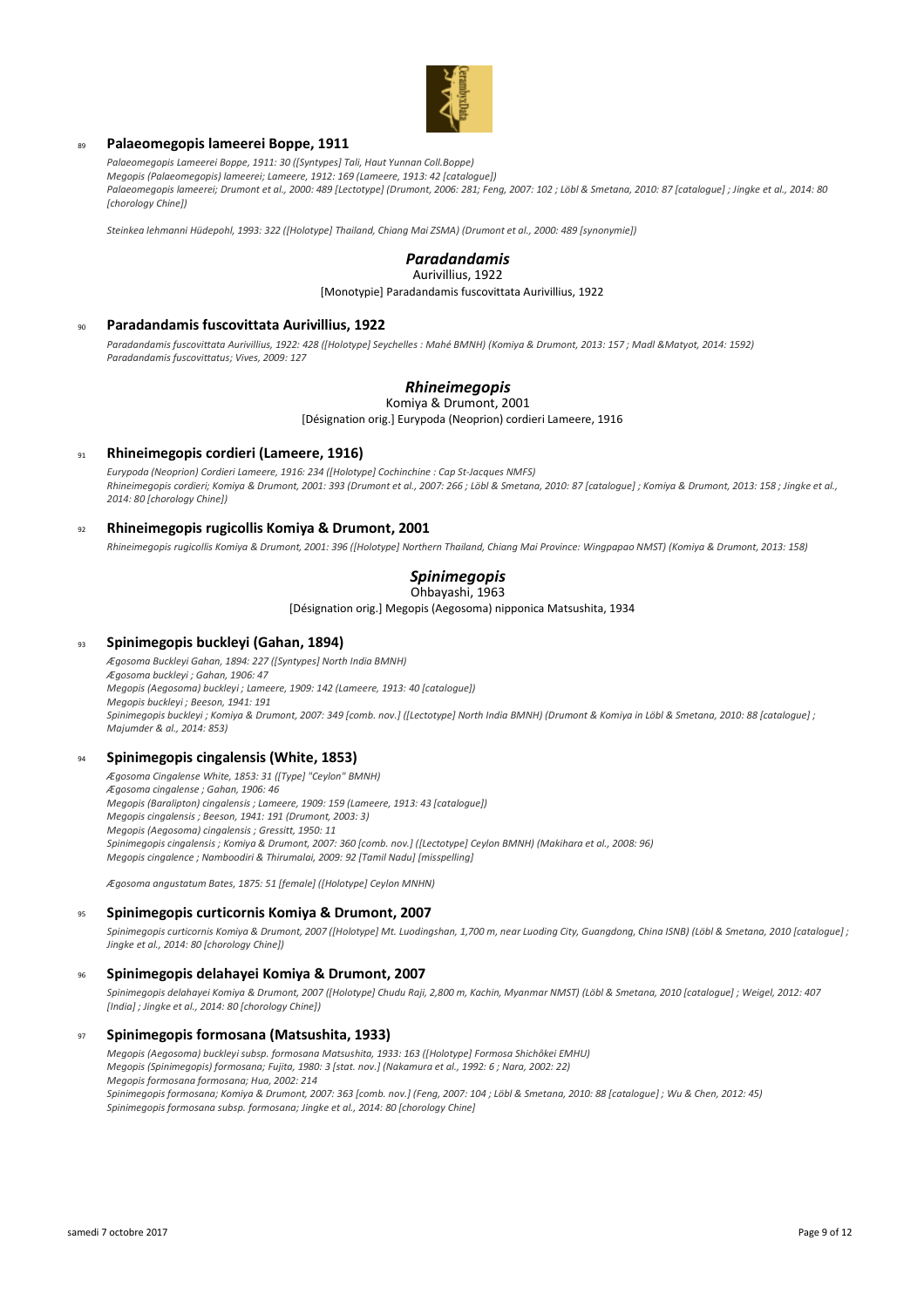

### <sup>98</sup> **Spinimegopis formosana lanhsuensis (Hayashi, 1974)**

*Megopis (Spinimegopis) lanhsuensis Hayashi, 1974: 2 ([Holotype] Lan Hsu or Lanyu Island, off South East Coast of Taiwan OMNH) Megopis (Spinimegopis) formosana subsp. lanhsuensis; Fujita, 1980: 10 [stat. nov.] (Nakamura et al., 1992: 6) Megopis lanhsuensis; Hua, 1982: 3*

*Megopis formosana lanshuensis; Hua, 2002: 214 [misspelling]*

*Spinimegopis formosana lanshuensis; Feng, 2007: 104 [misspelling]*

*Spinimegopis formosana subsp. lanhsuensis; Komiya & Drumont, 2007: 366 [comb. nov.] (Löbl & Smetana, 2010: 88 [catalogue] ; Jingke et al., 2014: 81 [chorology Chine])*

### <sup>99</sup> **Spinimegopis formosana tamdaoana Komiya & Drumont, 2007**

*Spinimegopis formosana subsp. tamdaoana Komiya & Drumont, 2007 ([Holotype] Mt. Tamdao, Vinh Phu Prov., Vietnam NMST)*

### <sup>100</sup> **Spinimegopis fujitai Komiya & Drumont, 2007**

*Spinimegopis fujitai Komiya & Drumont, 2007: 357 ([Holotype] Sapa, Hoan Lien Son, Lao Cai Prov., Vietnam NMST) (Löbl & Smetana, 2010 [catalogue] ; Jingke et al., 2014: 81 [chorology Chine])*

## <sup>101</sup> **Spinimegopis guangxiensis (Feng & Chen, 2009)**

*Megopis (Spinimegopis) guangxiensis Feng & Chen, 2009: 38 ([Holotype] Jinxiu County, Guangxi SACA) (Jingke et al., 2014: 81 [chorology Chine])*

### <sup>102</sup> **Spinimegopis huai Komiya & Drumont, 2007**

*Spinimegopis huai Komiya & Drumont, 2007 ([Holotype] Mt. Huaeshan, 25 km east of Wanyuan City, Sichuan, China NMST) (Löbl & Smetana, 2010 [catalogue] ; Jingke et al., 2014: 81 [chorology Chine])*

### <sup>103</sup> **Spinimegopis ishigakiana (Yoshinaga & Nakayama, 1972)**

*Megopis (Spinimegopis) ishigakiana Yoshinaga & Nakayama, 1972: 19 ([Holotype] Mt. Bannadake, Ishigaki Is. Coll. Nakayama) Megopis (Spinimegopis) buckleyi ishigakiana; Kusama, 1973 Megopis (Spinimegopis) formosana subsp. ishigakiana; Fujita, 1980: 10 [stat. nov.] (Ohbayashi & Niisato, 2007: 341) Spinimegopis ishigakiana; Komiya & Drumont, 2007: 369 (Löbl & Smetana, 2010: 88 [catalogue])*

#### <sup>104</sup> **Spinimegopis kachina Komiya & Drumont, 2007**

*Spinimegopis kachina Komiya & Drumont, 2007 ([Holotype] Chudu Razi mountain range, East Kachin, Myanmar NMST)*

#### <sup>105</sup> **Spinimegopis kawazoei (Hayashi, 1961)**

*Megopis (Aegosoma) kawazoei Hayashi, 1961 ([Holotype] Is. Amami Ôshima Japan OMNH) Megopis (Spinimegopis) kawazoei; Ohbayashi, 1963 Megopis (Spinimegopis) formosana subsp. kawazoei; Fujita, 1980: 5 [stat. nov.] (Ohbayashi & Niisato, 2007: 340) Spinimegopis kawazoei; Komiya & Drumont, 2007: 371 (Löbl & Smetana, 2010: 88 [catalogue])*

### <sup>106</sup> **Spinimegopis kawazoei hachijoana (Fujita, 1980)**

*Megopis (Spinimegopis) formosana subsp. hachijoana Fujita, 1980: 11 ([Holotype] Sueyoshi NMST) (Ohbayashi & Niisato, 2007) Spinimegopis kawazoei subsp. hachijoana Komiya & Drumont, 2007 (Löbl & Smetana, 2010 [catalogue])*

#### <sup>107</sup> **Spinimegopis kawazoei okinawana (Fujita, 1980)**

*Megopis (Spinimegopis) formosana subsp. okinawana Fujita, 1980: 5 ([Holotype] Mt. Yonahadake, Is. Okinawa Coll. Kobayashi) (Ohbayashi & Niisato, 2007: 341) Spinimegopis kawazoei subsp. okinawana; Komiya & Drumont, 2007: 371 (Löbl & Smetana, 2010: 88 [catalogue])*

### <sup>108</sup> **Spinimegopis lividipennis (Lameere, 1920)**

*Megopis (Aegosoma) lividipennis Lameere, 1920: 142 ([Syntypes] Yunnan IRSNB) Megopis lividipennis; Hua, 2002: 214 Spinimegopis lividipennis; Komiya & Drumont, 2007: 356 [comb. nov.] (Feng, 2007: 106 ; Löbl & Smetana, 2010: 88 [catalogue] ; Jingke et al., 2014: 81 [chorology Chine])*

### <sup>109</sup> **Spinimegopis malasiaca (Hayashi, 1976)**

*Megopis (Spinimegopis) malasiaca Hayashi, 1976 Megopis (Aegosoma) flavipennis Demelt, 1989 ([Holotype] Malaysia, Cameron Highland, Pahang, 1000-6000 ft Coll.Demelt) Spinimegopis malasiaca Komiya & Drumont, 2007*

#### <sup>110</sup> **Spinimegopis mediocostata (Gressitt, 1950)**

*Megopis (Aegosoma) mediocostata Gressitt, 1950: 134 ([Holotype] Anaimalai Hills, S. India CAS) Megopis mediocostata ; Drumont, 2003: 11 Spinimegopis mediocostata ; Komiya & Drumont, 2007: 361 [comb. nov.] (Majumder & al., 2014: 853 ; Hiremath & Revannavar, 2016: 102 [Karnataka])*

### <sup>111</sup> **Spinimegopis morettoi (Drumont, 2003)**

*Megopis morettoi Drumont, 2003 ([Holotype] Horton Plains, Ceylan MNHN) Spinimegopis morettoi Komiya & Drumont, 2007*

#### <sup>112</sup> **Spinimegopis nepalensis (Hayashi, 1979)**

*Megopis (Spinimegopis) nepalensis Hayashi, 1979: 83 ([Holotype] Nepal, Unnamed place (E) (alt. 2450 m.) to Chowki (alt. 1620 m.) NMST) Megopis nepalensis ; Hua, 2002: 214*

*Spinimegopis nepalensis ; Komiya & Drumont, 2007: 350 [comb. nov.] (Feng, 2007: 106 ; Drumont & Komiya in Löbl & Smetana, 2010: 88 [catalogue] ; Drumont & Lin, 2013: 7 [Chine] ; Jingke et al., 2014: 81 [chorology Chine] ; Majumder & al., 2014 : 853)*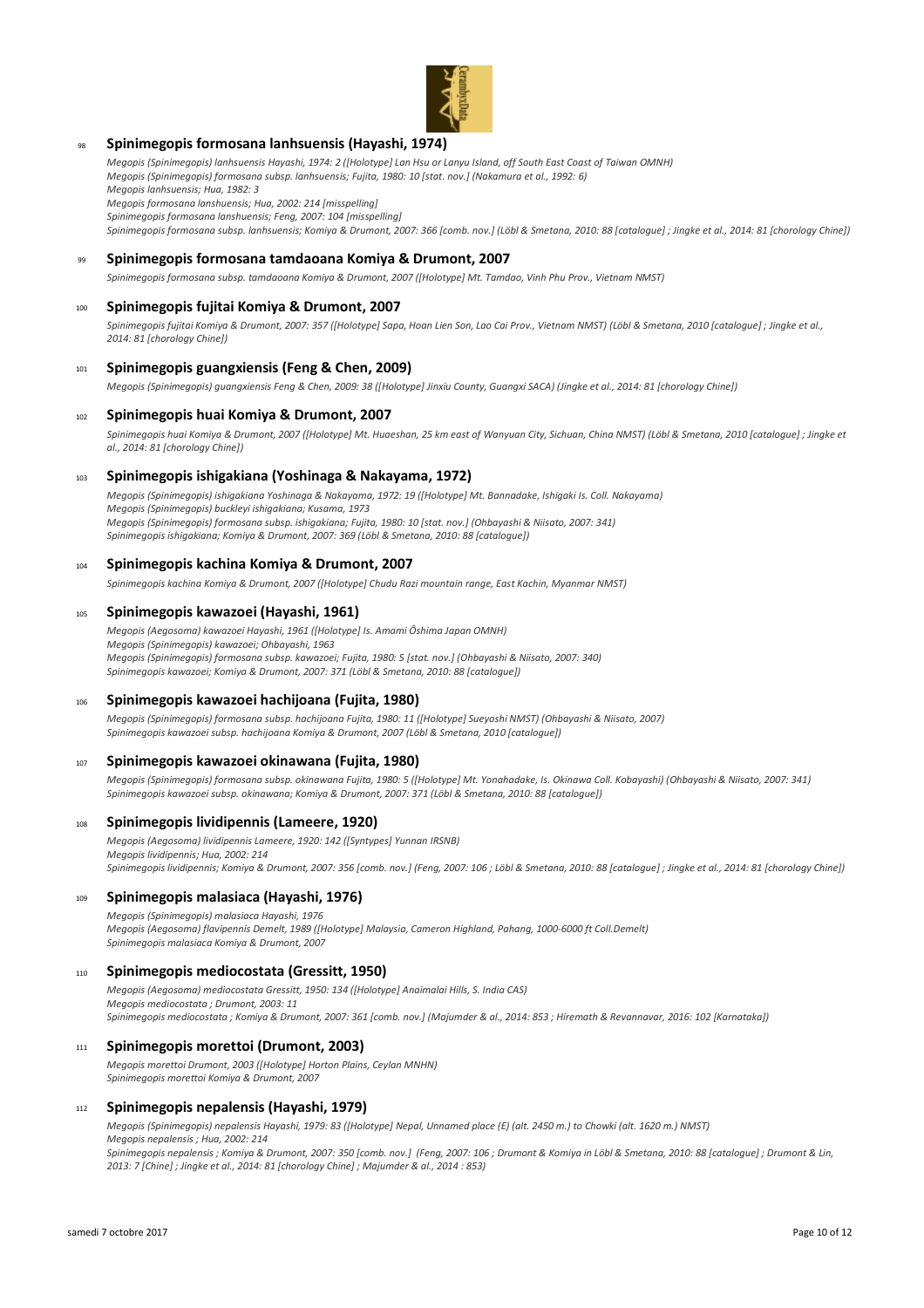

### <sup>113</sup> **Spinimegopis nipponica (Matsushita, 1934)**

*Megopis (Aegosoma) nipponica Matsushita, 1934: 538 ([Holotype] Shikoku (Osugi in der Prov. Kochi) EMHU) Megopis (Spinimegopis) nipponica; Ohbayashi, 1963*

*Megopis nipponica; Kojima & Hayashi, 1969: 5*

*Megopis (Spinimegopis) formosana subsp. nipponica; Fujita, 1980: 4 [stat. nov.] (Ohbayashi & Niisato, 2007: 340)*

*Megopis formosana nipponica; Hua, 2002: 214*

*Spinimegopis nipponica; Komiya & Drumont, 2007: 369 [comb. nov.] (Löbl & Smetana, 2010: 88 [catalogue] ; Jingke et al., 2014: 96 [doubtful in China]) Spinimegopis formosana nipponica; Feng, 2007: 105*

### <sup>114</sup> **Spinimegopis nipponica yakushimana (Fujita, 1980)**

*Megopis (Spinimegopis) formosana subsp. yakushimana Fujita, 1980: 4 ([Holotype] Nagata, Is. Yakushima, Japan NMST) (Ohbayashi & Niisato, 2007: 340) Spinimegopis nipponica subsp. yakushimana; Komiya & Drumont, 2007: 370 (Löbl & Smetana, 2010: 88 [catalogue])*

### <sup>115</sup> **Spinimegopis perroti (Fuchs, 1966)**

*Megopis (Aegosoma) perroti Fuchs, 1966 (Tam Dao Tonkin MNHN) Spinimegopis perroti Komiya & Drumont, 2007 (Löbl & Smetana, 2010 [catalogue] ; Jingke et al., 2014: 81 [chorology Chine])*

### <sup>116</sup> **Spinimegopis piliventris (Gressitt, 1950)**

*Megopis (Aegolipton) piliventris Gressitt, 1950 (Feng & Chen, 2009: 40 [Chine: Yunnan]) Spinimegopis piliventris Komiya & Drumont, 2007*

### <sup>117</sup> **Spinimegopis piliventris antennalis (Fuchs, 1966)**

*Megopis (Baralipton) antennalis Fuchs, 1966 (Tam Dao Tonkin Vietnam MNHN) Spinimegopis piliventris subsp. antennalis Komiya & Drumont, 2007 (Löbl & Smetana, 2010 [catalogue] ; Jingke et al., 2014: 81 [chorology Chine])*

### <sup>118</sup> **Spinimegopis tibialis (White, 1853)**

*Ægosoma tibiale White, 1853: 32 ([Holotype] N. India BMNH) (Gahan, 1906: 47) Megopis (Aegosoma) tibialis ; Lameere, 1909: 141 (Lameere, 1913: 40 [catalogue]) Megopis tibialis ; Beeson, 1941: 191 (Heyrovský, 1976: 175 ; Thapa, 2000: 118 [Népal]) Megopis (Spinimegopis) tibialis ; Hayashi, 1979: 84 Spinimegopis tibialis ; Komiya & Drumont, 2007: 348 [comb. nov.] (Feng, 2007: 106 ; Drumont & Komiya in Löbl & Smetana, 2010: 88 [catalogue] ; Weigel, 2012: 407 [Arunachal Pradesh] ; Jingke et al., 2014: 81 [chorology Chine] ; Majumder & al., 2014 : 853 ; Mitra et al., 2015: 4 [West Bengal]) Spinimegopis tibiale ; Wu & Chen, 2012: 45*

## *Toxeutes*

#### Newman, 1840

[Monotypie] Prionus arcuatus Fabricius, 1787 Oncinotus Erichson, 1842 ([Désignation org.] Prionus arcuatus Fabricius, 1787)

### <sup>119</sup> **Toxeutes arcuatus (Fabricius, 1787)**

*Prionus arcuatus Fabricius, 1787: 129 ([Holotype] Terra Diemenii BMNH) (Fabricius, 1793: 245 ; Fabricius, 1801: 259 ; Illiger, 1805: 106) Toxeutes arcuatus; Newman, 1840: 15 (Thomson, 1864: 289) Oncinotus arcuatus; Erichson, 1842: 220 Toxeutes (Toxeutes) arcuatus; Lameere, 1904: 24 (Lameere, 1913: 38 [catalogue])*

*Cerambyx (Prionus) curvus Gmelin, 1789: 1817 (terra van Diemen)*

#### *Toxeutes (Catypnes)* Pascoe, 1864

[Monotypie] Catypnes Mac Leayi Pascoe, 1864

### <sup>120</sup> **Toxeutes (Catypnes) dentifrons Aurivillius, 1925**

*Toxeutes (Catypnes) dentifrons Aurivillius, 1925: 504 ([Holotype] Neu Guinea: Bolan Gebrige NHRS) Toxeutes dentifrons; Gressitt, 1959: 73*

### <sup>121</sup> **Toxeutes (Catypnes) macleayi (Pascoe, 1864)**

*Catypnes Macleayi Pascoe, 1864: 244 ([Holotype] Richmond River BMNH) Toxeutes (Catypnes) Mac Leayi; Lameere, 1904: 23 (Lameere, 1913: 38 [catalogue]) Toxeutes macleayi; Lameere, 1919 (Smithers, 1998: 19) Toxeutes (Catypnes) macleayi; McKeown, 1947: 13*

*Toxeutes punctatissimus Thomson, 1877: clv [femelle] ([Holotype] Australia MNHN)*

### <sup>122</sup> **Toxeutes (Catypnes) negrosianus Hüdepohl, 1987**

*Toxeutes (Catypnes) negrosianus Hüdepohl, 1987: 127 ([Holotype] Philippines, Negros oriental ZSMC)*

### <sup>123</sup> **Toxeutes (Catypnes) pascoei Lameere, 1904**

*Toxeutes (Catypnes) Pascoei Lameere, 1904: 21 (Australie, Queensland ? ISNB) (Lameere, 1913: 37 [catalogue])*

### <sup>124</sup> **Toxeutes (Catypnes) salesnei Delahaye, Drumont & Komiya, 2016**

*Toxeutes (Catypnes) salesnei Delahaye, Drumont & Komiya, 2016: 130 ([Holotype] Nouvelle-Calédonie, Province du Sud, Réserve naturelle du Mont Do Coll. Delahaye)*